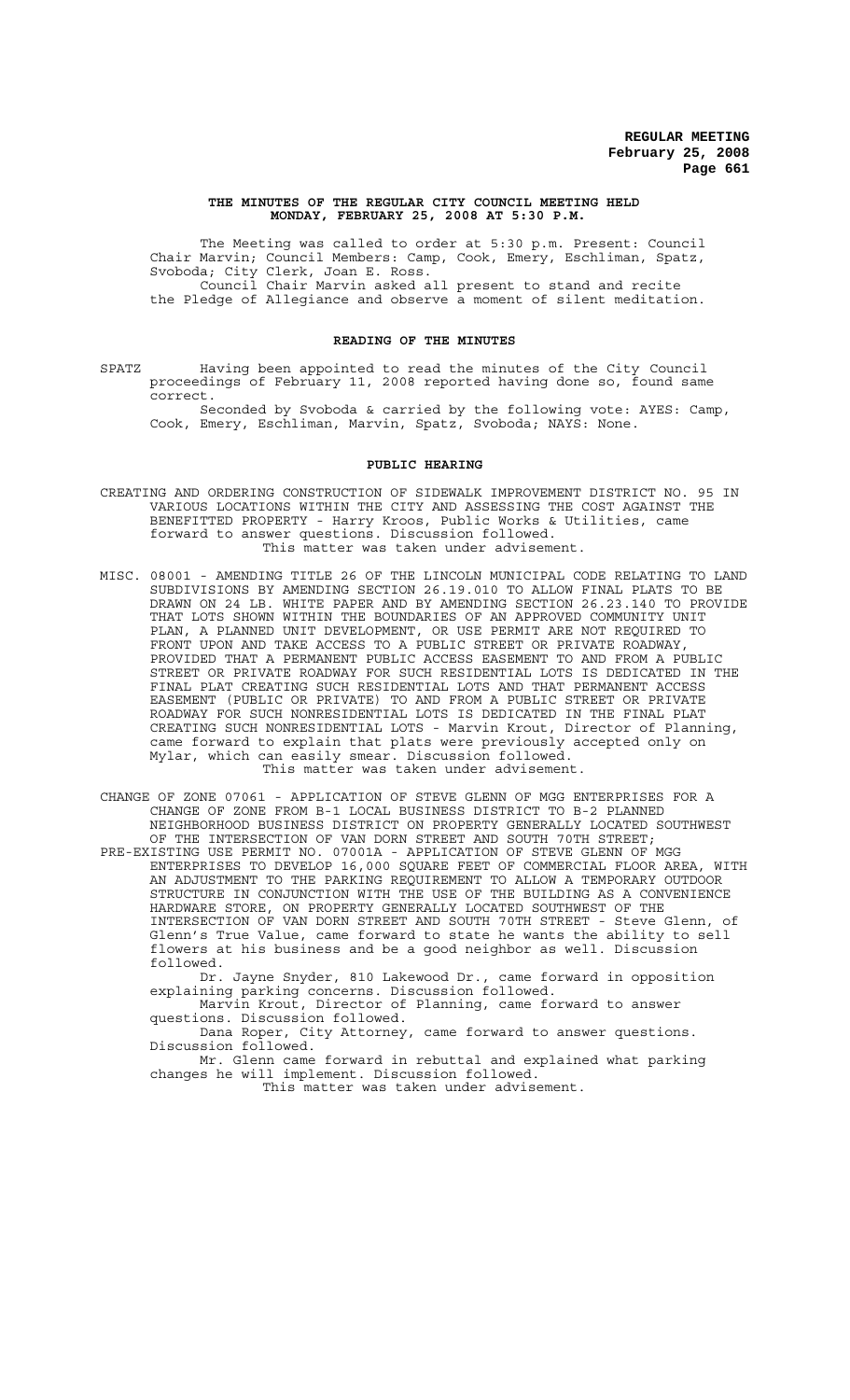AMENDING RESOLUTION NO. A-70031 ADOPTED ON APRIL 15, 1985 TO WAIVE THE REQUIREMENT THAT SUBDIVISION OF THE PROPERTY BE ACCOMPLISHED BY THE CITY'S FORMAL PLATTING PROCEDURES WHEN A STREET IS NEEDED WITHIN THE AREA OF THE PROPOSED LOTS IN ORDER TO ALLOW FOR THE ADMINISTRATIVE SUBDIVISION OF PROPERTY GENERALLY LOCATED AT SHAMROCK ROAD AND SOUTH 70TH STREET - Mark Hunzeker, 600 Wells Fargo Center, 1248 O Street, forward to state that property owners are in agreement to have the City maintain Shamrock Road as a City street. Bill Austin, 301 S. 13<sup>th</sup> St., came forward to express his appreciation as well as his clients' appreciation to Mr. & Mrs. Richoux, Mr. Hunzeker, and the Council, for their work on preserving the character of this neighborhood. This matter was taken under advisement. ORDERING CONSTRUCTION OF PAVING UNIT NO. 141 IN Q STREET FROM 35TH TO 36  $^{TH}$ STREETS AND ASSESSING THE COST THEREOF AGAINST THE BENEFITTED PROPERTIES - Elmer Cole, Public Works & Utilities, came forward to answer questions on the assessment. Discussion followed. Gerald R. Spahn, 3528 Q St., petitioner, came forward to explain his original intent to subdivide his property and asked Council to vote against the request for paving. Discussion followed. Barbara Pool, 14700 Holdrege St., duplex owner, came forward in opposition stating paving would add a burden to property owners, not value. Discussion followed. Tim McCarty, 2220 N. 61<sup>st</sup>. St., duplex owner, came forward in opposition expressing his opinion that paving will not add value. Discussion followed. Mr. Cole came forward for questioning. Discussion followed. Marvin Krout, Director of Planning, came forward to answer questions stating that a paved street provides drainage, greater safety and less long-term maintenance. Discussion followed. Dana Roper, City Attorney, came forward to answer questions regarding Wyuka's non-consent to the assessment. Discussion followed. This matter was taken under advisement. MISC. 07010 - DECLARING THE N.W. 48TH & I-80 REDEVELOPMENT AREA AS BLIGHTED AND SUBSTANDARD GENERALLY BOUNDED BY WEST HOLDREGE STREET ON THE NORTH TO INTERSTATE 80 RIGHT-OF-WAY ON THE SOUTH; FROM N.W. 56TH STREET ON THE WEST TO N.W. 40TH STREET ON THE EAST - Wynn Hjermstad, Urban Development, came forward to explain the study, blighting factors and to answer questions. Discussion followed. DeNay Kalkowski, Seacrest & Kalkowski, 1111 Lincoln Mall, Suite 350, came forward representing Ringneck Development, LLC, which is in support of the blight designation. Discussion followed. This matter was taken under advisement. MISC. 08003 - DECLARING THE SOUTH 19TH STREET BLIGHT UPDATE AREA AS BLIGHTED AND SUBSTANDARD GENERALLY BOUNDED BY THE CENTERLINE OF WASHINGTON STREET ON THE NORTH TO THE CENTERLINE OF GARFIELD STREET ON THE SOUTH; AND THE CENTER LINE OF SOUTH 18TH STREET ON THE WEST TO EAST OF SOUTH 19TH STREET, INCLUDING LOTS 4 - 7, BLOCK 4, WILLIAMS SUBDIVISION, AND ASSOCIATED ALLEYS - Wynn Hjermstad, Urban Development, came forward to answer questions. Discussion followed. This matter was taken under advisement. APPROVING THE TRANSFER OF UNSPENT APPROPRIATIONS IN THE AMOUNT OF \$35,297 FROM ACCOUNT 10001.5621 (PERSONNEL DEPARTMENT) TO 02014.5021 (MAYOR'S DEPARTMENT HUMAN RIGHTS) FOR THE AFFIRMATIVE ACTION FUNCTION - Council Member Camp stated this transfer is a Federal requirement and the funds will be moved back into the budget.

This matter was taken under advisement.

TOOK BREAK 8:22 P.M. **RECONVENED 8:30 P.M.** 

**\*\* END OF PUBLIC HEARING \*\***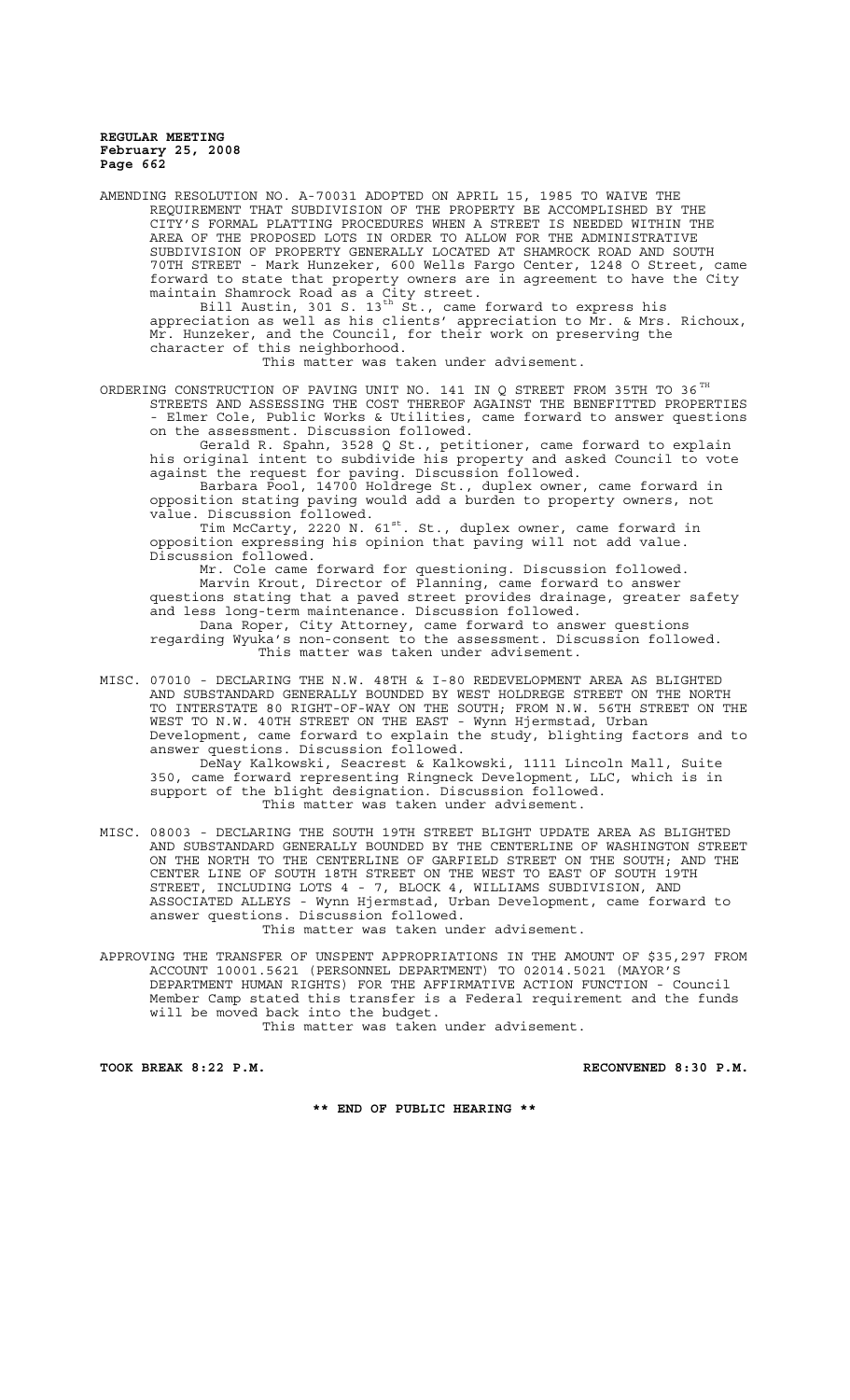# **COUNCIL ACTION**

## **LIQUOR RESOLUTIONS - NONE**

## **ORDINANCES - 2ND READING & RELATED RESOLUTIONS (as required)**

- CREATING AND ORDERING CONSTRUCTION OF SIDEWALK IMPROVEMENT DISTRICT NO. 95 IN VARIOUS LOCATIONS WITHIN THE CITY AND ASSESSING THE COST AGAINST THE BENEFITTED PROPERTY - CLERK read an ordinance, introduced by John Spatz, creating and ordering construction of Sidewalk Improvement District No. 95, defining the limits thereof, providing for the construction of public sidewalks therein, providing for the payment of the cost thereof, designating the property to be benefitted and repealing all ordinances or parts of ordinances in conflict herewith, the second time.
- MISC. 08001 AMENDING TITLE 26 OF THE LINCOLN MUNICIPAL CODE RELATING TO LAND SUBDIVISIONS BY AMENDING SECTION 26.19.010 TO ALLOW FINAL PLATS TO BE DRAWN ON 24 LB. WHITE PAPER AND BY AMENDING SECTION 26.23.140 TO PROVIDE THAT LOTS SHOWN WITHIN THE BOUNDARIES OF AN APPROVED COMMUNITY UNIT PLAN, A PLANNED UNIT DEVELOPMENT, OR USE PERMIT ARE NOT REQUIRED TO FRONT UPON AND TAKE ACCESS TO A PUBLIC STREET OR PRIVATE ROADWAY, PROVIDED THAT A PERMANENT PUBLIC ACCESS EASEMENT TO AND FROM A PUBLIC STREET OR PRIVATE ROADWAY FOR SUCH RESIDENTIAL LOTS IS DEDICATED IN THE FINAL PLAT CREATING SUCH RESIDENTIAL LOTS AND THAT PERMANENT ACCESS EASEMENT (PUBLIC OR PRIVATE) TO AND FROM A PUBLIC STREET OR PRIVATE ROADWAY FOR SUCH NONRESIDENTIAL LOTS IS DEDICATED IN THE FINAL PLAT CREATING SUCH NONRESIDENTIAL LOTS - CLERK read an ordinance, introduced by John Spatz, amending Title 26 of the Lincoln Municipal Code relating to land subdivisions by amending Section 26.19.010 to allow the final plat to be drawn on 24 lb. white paper; by amending Section 26.23.140 to provide that lots shown within the boundaries of an approved community unit plan, a planned unit development or use permit are not required to front upon and take access to a public street ro private roadway, provided that a permanent public access easement to and from a public street or private roadway, provided that a permanent public access easement to and from a public street or private roadway for such residential lots is dedicated in the final plat creating such residential lots and that permanent access easement (public or private) to and from a public street or private roadway for such nonresidential lots is dedicated in the final plat creating such nonresidential lots; and repealing Sections 26.19.010 and 26.23.140 of the Lincoln Municipal Code as hitherto existing, the second time.
- CHANGE OF ZONE 07061 APPLICATION OF STEVE GLENN OF MGG ENTERPRISES FOR A CHANGE OF ZONE FROM B-1 LOCAL BUSINESS DISTRICT TO B-2 PLANNED NEIGHBORHOOD BUSINESS DISTRICT ON PROPERTY GENERALLY LOCATED SOUTHWEST OF THE INTERSECTION OF VAN DORN STREET AND SOUTH 70TH STREET. (RELATED ITEMS: 08-11, 06R-50) (ACTION DATE: 3/3/08) - CLERK read an ordinance, introduced by John Spatz, amending the Lincoln Zoning District Maps attached to and made a part of Title 27 of the Lincoln Municipal Code, as provided by Section 27.05.020 of the Lincoln Municipal Code, by changing the boundaries of the districts established and shown thereon, the second time.
- PRE-EXISTING USE PERMIT NO. 07001A APPLICATION OF STEVE GLENN OF MGG ENTERPRISES TO DEVELOP 16,000 SQUARE FEET OF COMMERCIAL FLOOR AREA, WITH AN ADJUSTMENT TO THE PARKING REQUIREMENT TO ALLOW A TEMPORARY OUTDOOR STRUCTURE IN CONJUNCTION WITH THE USE OF THE BUILDING AS A CONVENIENCE HARDWARE STORE, ON PROPERTY GENERALLY LOCATED SOUTHWEST OF THE INTERSECTION OF VAN DORN STREET AND SOUTH 70TH STREET. (RELATED ITEMS: 08-11, 06R-50) (ACTION DATE: 3/3/08)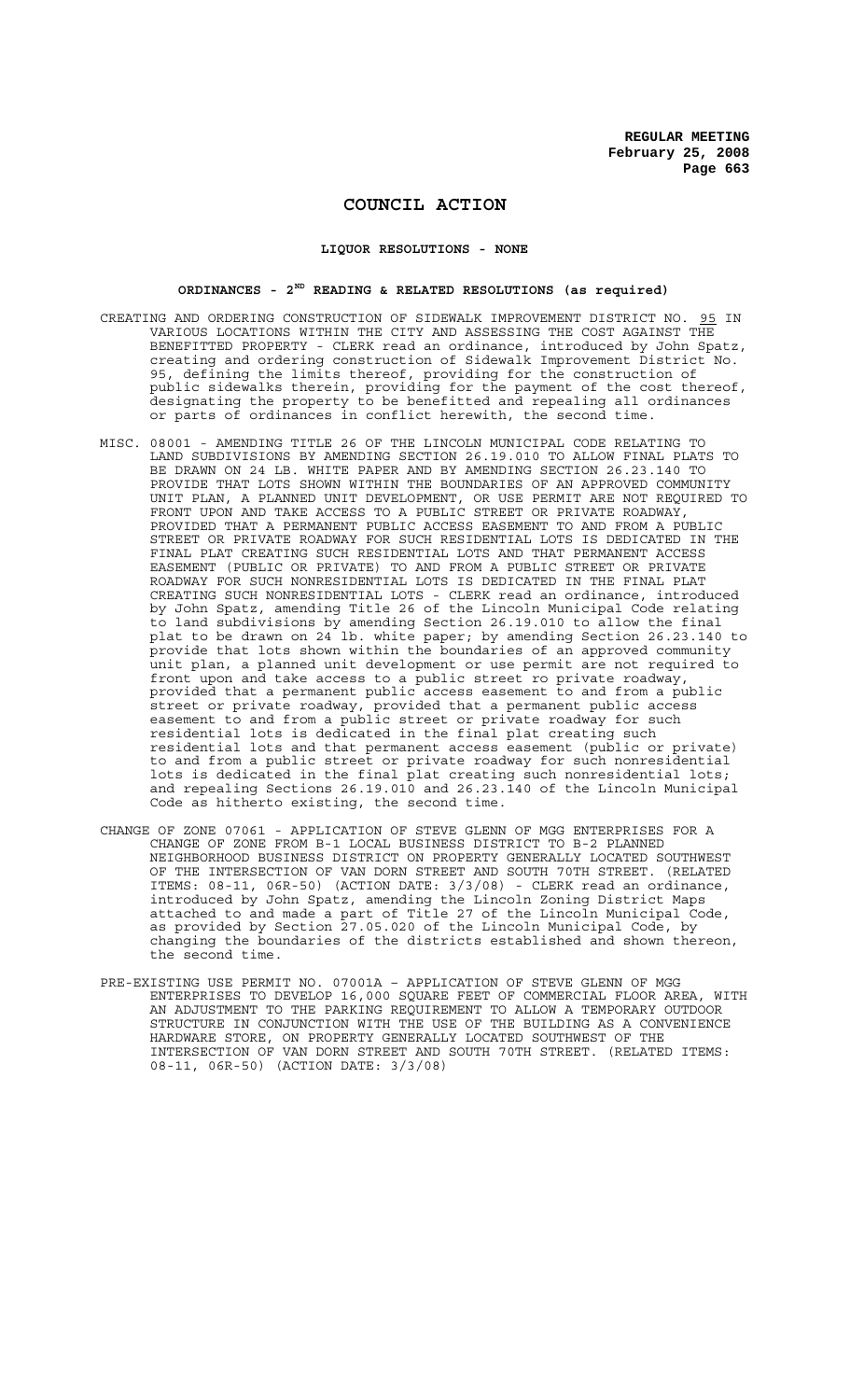## **PUBLIC HEARING RESOLUTIONS**

AMENDING RESOLUTION NO. A-70031 ADOPTED ON APRIL 15, 1985 TO WAIVE THE REQUIREMENT THAT SUBDIVISION OF THE PROPERTY BE ACCOMPLISHED BY THE CITY'S FORMAL PLATTING PROCEDURES WHEN A STREET IS NEEDED WITHIN THE AREA OF THE PROPOSED LOTS IN ORDER TO ALLOW FOR THE ADMINISTRATIVE SUBDIVISION OF PROPERTY GENERALLY LOCATED AT SHAMROCK ROAD AND SOUTH 70TH STREET (1/28/08 - Amended, 7-0; Lost as Amended, 2-5; Eschliman & Svoboda Assenting; #38-4561) (2/4/08 - Reconsidered & to have P.H. & Action on 2/11/08) (2/11/08 - P.H. & Action con't. 2 weeks to 2/25/08) - CLERK read the following resolution, introduced by Jon Camp, who moved

its adoption:<br><u>A-84740</u> WHEREAS A-84740 WHEREAS, Resolution No. A-70031, adopted by the City Council on April 15, 1985, accepted and approved an application from Jonathan L. Waterbury and JoAnne Waterbury as subdividers to waive the requirement that subdivision of their property be accomplished by the City's formal platting procedures when a street is needed within the area of the proposed lots in order to allow for the administrative subdivision of the Waterbury property described in Resolution No. A-70031 as Parcel Numbers 1 - 4; and

WHEREAS, the conditions of approval provided: "a. The requirement WHEREAS, the conditions of approval provided: "a. The requirement<br>that the subdivision be accomplished by the platting procedure when a street is needed within the area of the proposed lots is hereby waived under the following conditions: The subdividers, their successors and assigns agree: . . . 3. That failure to accomplish the platting of the subject property within one year from the date the administrative subdivision approval is granted shall render the administrative subdivision permit null and void."; and

WHEREAS, on April 23, 1985 the Planning Director approved the application of Jonathan L. Waterbury and JoAnne Waterbury for Subdivision Permit (#2405) creating Parcel Numbers 1 - 4 in accordance with the requirements of Resolution No. A-70021; and

WHEREAS, Mr. and Mrs. Howard N. Richoux on April 23, 1985 purchased Parcels Numbers 3 and 4 from the Waterburys; and WHEREAS, the Waterburys failed to timely accomplish the platting

of Parcel Numbers 1 through 4; and

WHEREAS, Mr. and Mrs. Richoux desire the City Council to cure any title defects regarding their ownership of Parcel Numbers 3 and 4 by removing of the condition in Resolution No. A-70031 that the subdivision permit shall be null and void if the parcels are not final platted within one year from the approval of the administrative subdivision permit; and

WHEREAS, the City Council is willing to cure said title defect and allow such subdivision to be approved and for development to continue thereon.<br>NOW.

THEREFORE, BE IT RESOLVED by the City Council of the City of Lincoln, Nebraska:

That Resolution No. A-70031, adopted by the City Council on April 15, 1985, be amended as follows:

1. On page 1, delete line 31.

2. On page 1, lines 32 and 33, delete the words "The

Subdivision be accomplished by the platting procedure when". 3. On page 1, line 34, delete the words "under the following conditions".

4. On page 1, delete lines 36 35 - 41.

5. On page 2, delete lines 1 - 7.

Introduced by Jon Camp

Seconded by Svoboda & carried by the following vote: AYES: Camp, Cook, Emery, Eschliman, Marvin, Spatz, Svoboda; NAYS: None.

ORDERING CONSTRUCTION OF PAVING UNIT NO. 141 IN Q STREET FROM 35TH TO 36  $^{TH}$ STREETS AND ASSESSING THE COST THEREOF AGAINST THE BENEFITTED PROPERTIES

- PRIOR to reading:<br>SVOBODA Moved to plac SVOBODA Moved to place Bill No. 08R-30 on Indefinite Pending.

Seconded by Svoboda & carried by the following vote: AYES: Camp, Cook, Eschliman, Marvin, Spatz, Svoboda; NAYS: Emery.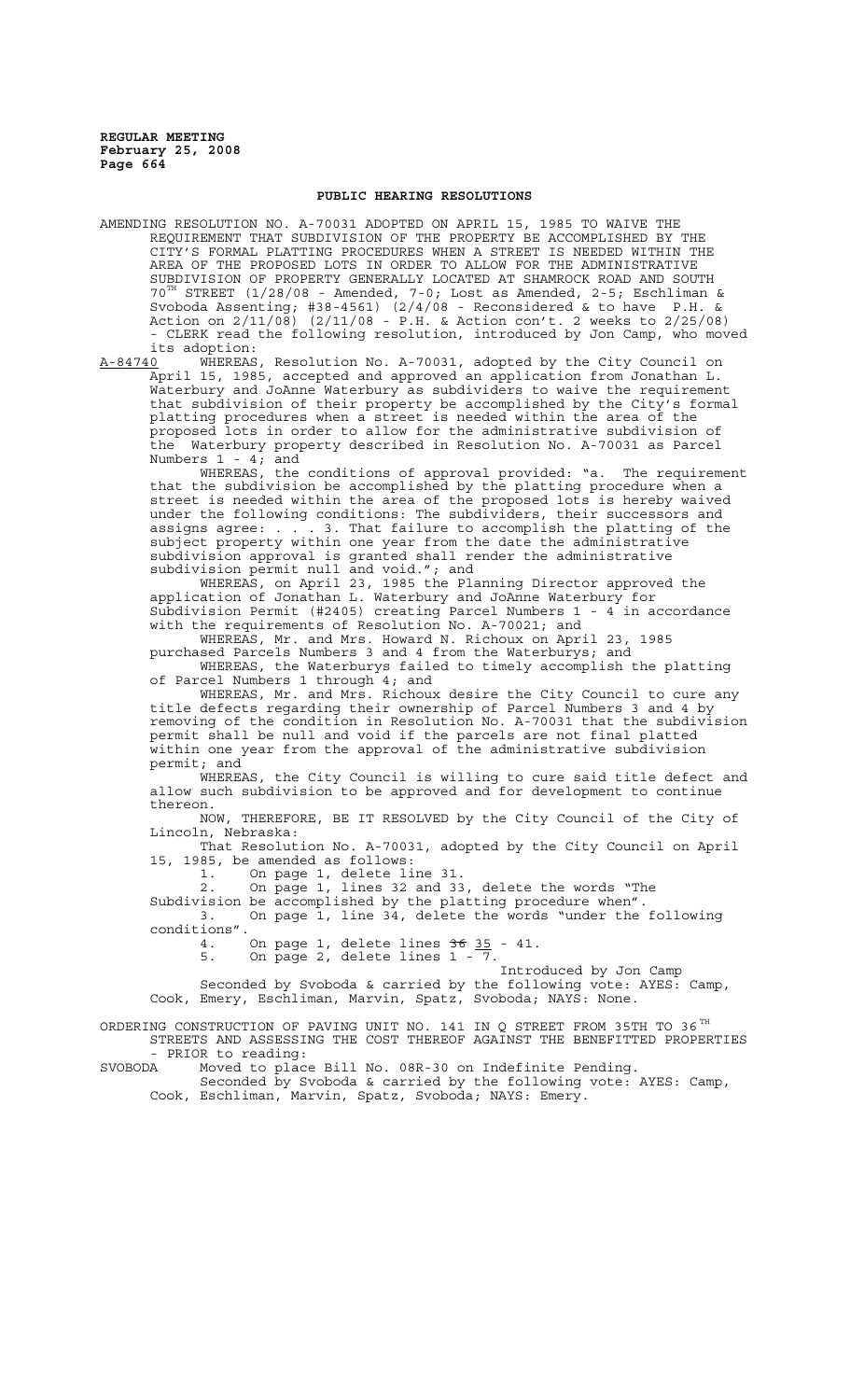MISC. 07010 - DECLARING THE N.W. 48TH & I-80 REDEVELOPMENT AREA AS BLIGHTED AND SUBSTANDARD GENERALLY BOUNDED BY WEST HOLDREGE STREET ON THE NORTH TO INTERSTATE 80 RIGHT-OF-WAY ON THE SOUTH; FROM N.W. 56TH STREET ON THE WEST TO N.W. 40TH STREET ON THE EAST - CLERK read the following resolution, introduced by John Spatz, who moved its adoption:

A-84741 MHEREAS, it is desirable and in the public interest that the City of Lincoln, Nebraska, a municipal corporation and a city of the primary class, undertake and carry out urban redevelopment projects in areas of the City which are determined to be substandard and blighted and in need of redevelopment; and

WHEREAS, Chapter 18, Article 21, Nebraska Reissue Revised Statutes of 1943, as amended, known as the Community Development Law, is the urban renewal and redevelopment law for the State of Nebraska and prescribes the requirements and procedures for the planning and implementation of urban redevelopment projects; and

WHEREAS, the City in accordance with its Home Rule Charter and the laws of the State of Nebraska applicable to cities of the primary class has duly prepared and approved a general plan for the development of the City known as its Comprehensive Plan, all as required by Section 18- 2110, R.R.S. 1943; and

WHEREAS, this Council has received and duly considered evidence relating to the present condition of the N.W. 48th and I-80 Area, as shown and described on Attachment "A" (entitled Northwest 48th Street Redevelopment Area Blight and Substandard Determination Study); and

WHEREAS, this Council has received and duly considered other evidence, including evidence relating to the scope and limitations of the nearby redevelopment plans in the area, and the inability of the other plans to effectively remedy the substandard and blighted conditions;

WHEREAS, Article 8, Section 12 of the Constitution of the State of Nebraska requires that said area must be found to be both substandard and blighted in order for tax increment financing to be used in said area; and

WHEREAS, Section 18-2109, R.R.S. 1943, as amended, requires that prior to the preparation by the City of an urban redevelopment plan for a redevelopment project for the N.W. 48th Street & I-80 Redevelopment Area, this Council as governing body of the City, by resolution, after review and recommendation from the Lincoln City Lancaster County Planning Commission, find and determine that said area is both a substandard and blighted area as defined in said Community Development Law, and in need of redevelopment; and

WHEREAS, on January 18, 2008, notice of public hearing was mailed, postage prepaid, to the president or chairperson of the governing body of each county, school district, community college, educational service unit, and natural resource district in which the real property subject to such plan is located and whose property tax receipts would be directly affected and to all registered neighborhood associations located in whole or in part within a one mile radius of the area to be redeveloped setting forth the time, date, place, and purpose, of the public hearing to be held on January 30, 2008, before the Lincoln City - Lancaster County Planning Commission regarding the proposed determination that the N.W. 48th Street and I-80 Redevelopment Area be declared a blighted and substandard area as defined in the Nebraska Community Development Law, a copy of said notice and list of said registered neighborhood associations having been attached hereto as Attachment "B" and "C" respectively; and

WHEREAS, the Lincoln City-Lancaster County Planning Commission on January 30, 2008 recommended that the N.W. 48th Street and I-80 Redevelopment Area be found to be both a substandard and blighted area as defined in said Community Development Law and the evidence demonstrates that said N.W. 48th Street and I-80 Redevelopment Area as shown and described on Attachment "A" constitutes both a substandard and blighted area as defined in said Community Development Law, which area is in need of redevelopment.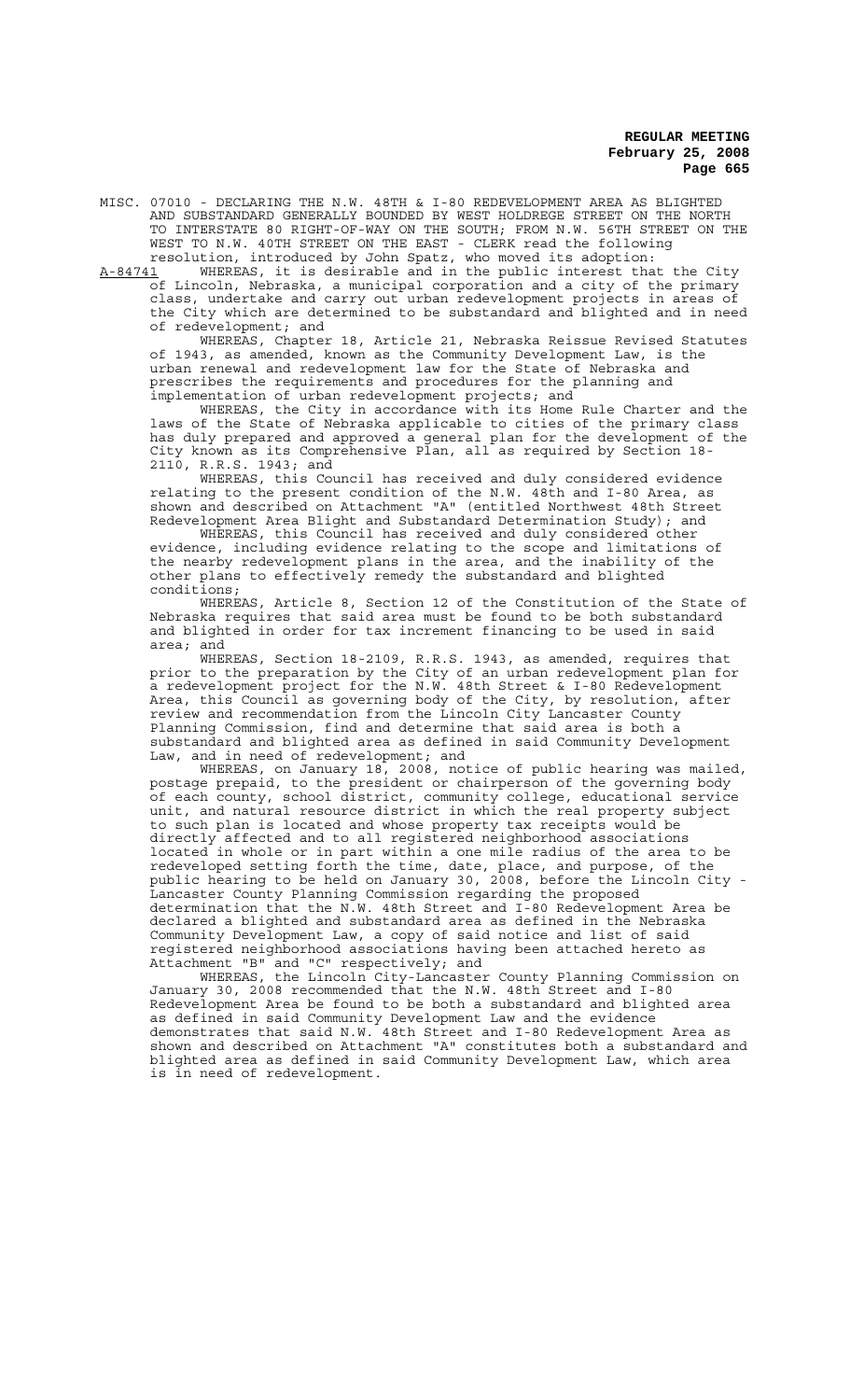> WHEREAS, on February 8, 2008 a notice of public hearing was mailed, postage prepaid, to the foregoing governing bodies and registered neighborhood associations setting forth the time, date, place, and purpose of the public hearing before the City Council to be held on February 25, 2008 regarding the proposed determination that the N.W. 48th Street and I-80 Redevelopment Area be declared a blighted and substandard area as defined in the Nebraska Community Development Law, a copy of said notice having been attached hereto as Attachment "D"; and

WHEREAS, on February 8, 2008 and February 15, 2008 a notice of public hearing was published in the Lincoln Journal Star newspaper, setting forth the time, date, place, and purpose of the public hearing to be held on February 25, 2008 regarding the proposed determination that the N.W. 48th Street and I-80 Redevelopment Area be declared a blighted and substandard area as defined in the Nebraska Community Development Law, a copy of such notice having been attached hereto and marked as Attachment "E"; and

WHEREAS, on February 25, 2008 in the City Council Chambers of the County City Building, 555 South 10th Street, Lincoln, Nebraska, the City Council held a public hearing relating to the proposed determination that the N.W. 48th Street and I-80 Redevelopment Area be declared a blighted and substandard area as defined in the Nebraska Community Development Law and all interested parties were afforded at such public hearing a reasonable opportunity to express their views respecting said proposed plan; and

WHEREAS, the City Council has duly considered all statements made and materials submitted relating to said proposed determination. NOW, THEREFORE, BE IT RESOLVED by the City Council of the City of Lincoln, Nebraska:

1. That it is hereby found and determined that substandard and blighted conditions exist as set forth and discussed in Attachment "A" (entitled Northwest 48th Street Redevelopment Area Blight and Substandard Determination Study) attached hereto and incorporated herein as though fully set forth verbatim.

2. That it is hereby found and determined that the N.W. 48th Street and I-80 Redevelopment Area as shown and described on Attachment "A", constitutes both a substandard and blighted area as defined by subsections (10) and (11), respectively, of Section 18-2103, R.R.S. 1943, as amended, and that said area is in need of redevelopment.

3. That it is hereby found and determined that said area is an eligible site for urban redevelopment projects under the provision of Chapter 18, Article 21, Nebraska Revised Statutes of 1943, as amended.

4. That the elimination of said substandard and blighted conditions under the authority of the Community Development Law is found to be a public purpose and in the public interest.

5. That such substandard and blighted conditions are beyond remedy and control solely by regulatory process and the exercise of police power and cannot be dealt with effectively by the ordinary operations or private enterprise without the aid provided by the Community Development law, specifically including Tax Increment Financing.

BE IT FURTHER RESOLVED that the Department of Urban Development as the duly designated community development agency for the City of Lincoln is hereby authorized and directed to immediately proceed with the preparation of a new redevelopment plan and associated projects for the N.W. 48th Street and I-80 Redevelopment Area, which plan shall be prepared in accordance with the requirements and procedures of said Chapter 18, Article 21, for ultimate review and consideration by this Council.

Introduced by John Spatz Seconded by Camp & carried by the following vote: AYES: Camp, Cook, Emery, Eschliman, Marvin, Spatz, Svoboda; NAYS: None.

MISC. 08003 - DECLARING THE SOUTH 19TH STREET BLIGHT UPDATE AREA AS BLIGHTED AND SUBSTANDARD GENERALLY BOUNDED BY THE CENTERLINE OF WASHINGTON STREET ON THE NORTH TO THE CENTERLINE OF GARFIELD STREET ON THE SOUTH; AND THE CENTER LINE OF SOUTH 18TH STREET ON THE WEST TO EAST OF SOUTH 19TH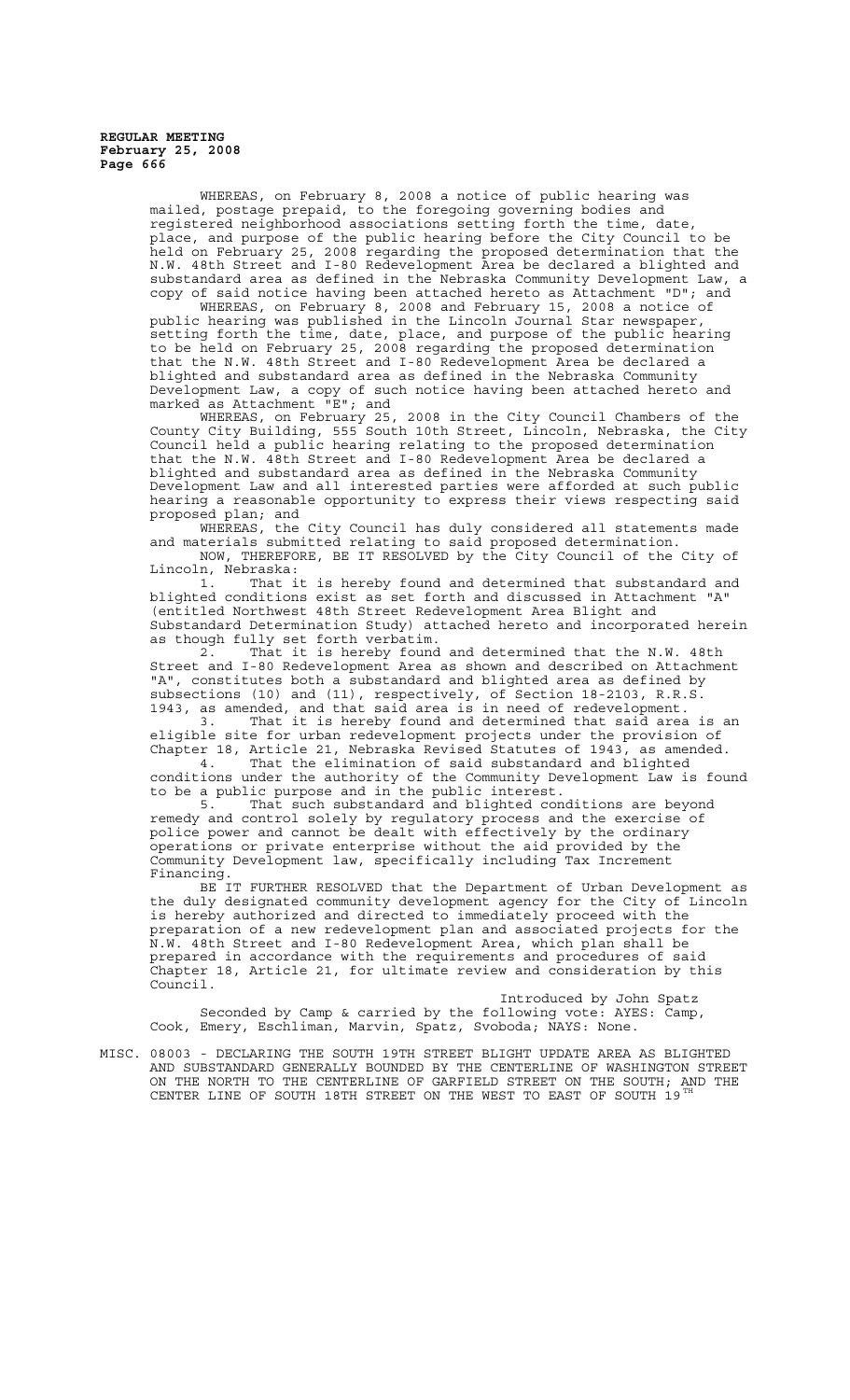STREET, INCLUDING LOTS 4 - 7, BLOCK 4, WILLIAMS SUBDIVISION, AND ASSOCIATED ALLEYS - CLERK read the following resolution, introduced by John Spatz, who moved its adoption:<br>A-84742 WHEREAS, it is desirable and

A-84742 WHEREAS, it is desirable and in the public interest that the City of Lincoln, Nebraska, a municipal corporation and a city of the primary class, undertake and carry out urban redevelopment projects in areas of the City which are determined to be substandard and blighted and in need of redevelopment; and

WHEREAS, Chapter 18, Article 21, Nebraska Reissue Revised Statutes of 1943, as amended, known as the Community Development Law, is the urban renewal and redevelopment law for the State of Nebraska and prescribes the requirements and procedures for the planning and implementation of urban redevelopment projects; and

WHEREAS, the City in accordance with its Home Rule Charter and the laws of the State of Nebraska applicable to cities of the primary class has duly prepared and approved a general plan for the development of the City known as its Comprehensive Plan, all as required by Section 18- 2110, R.R.S. 1943; and

WHEREAS, this Council has received and duly considered evidence relating to the present condition of the South 19th Street Blight Update Area, located within the North 27th Corridor/Enterprise Community Target Neighborhood Area (for which a Blight and Substandard Determination Study was completed in April 1996), as shown and described on Attachment "A" (Letter of Hanna Keelan Associates of January 4, 2008 Re: Confirmation of Blight and Substandard Conditions); and

WHEREAS, this Council has received and duly considered other evidence, including evidence relating to the scope and limitations of the nearby redevelopment plans in the area, and the inability of the other plans to effectively remedy the substandard and blighted conditions;

WHEREAS, Article 8, Section 12 of the Constitution of the State of Nebraska requires that said area must be found to be both substandard and blighted in order for tax increment financing to be used in said area; and

WHEREAS, Section 18-2109, R.R.S. 1943, as amended, requires that prior to the preparation by the City of an urban redevelopment plan for a redevelopment project for the South 19th Street Blight Update Area, this Council as governing body of the City, by resolution, after review and recommendation from the Lincoln City Lancaster County Planning Commission, find and determine that said area is both a substandard and blighted area as defined in said Community Development Law, and in need of redevelopment; and

WHEREAS, on January 18, 2008, (and on January 22, 2008 corrected) notice of public hearing was mailed, postage prepaid, to the president or chairperson of the governing body of each county, school district, community college, educational service unit, and natural resource district in which the real property subject to such plan is located and whose property tax receipts would be directly affected and to all registered neighborhood associations located in whole or in part within a one mile radius of the area to be redeveloped setting forth the time, date, place, and purpose, of the public hearing to be held on January 30, 2008, before the Lincoln City - Lancaster County Planning Commission regarding the proposed determination that the South 19th Street Blight Update Area be declared a blighted and substandard area as defined in the Nebraska Community Development Law, a copy of said notice and list of said registered neighborhood associations having been attached hereto as Attachment "B" and "C" respectively; and

WHEREAS, the Lincoln City-Lancaster County Planning Commission on January 30, 2008 recommended that the South 19th Street Blight Update Area be found to be both a substandard and blighted area as defined in said Community Development Law and the evidence demonstrates that said South 19th Street Blight Update Area as shown and described on Attachment "A" constitutes both a substandard and blighted area as defined in said Community Development Law, which area is in need of redevelopment.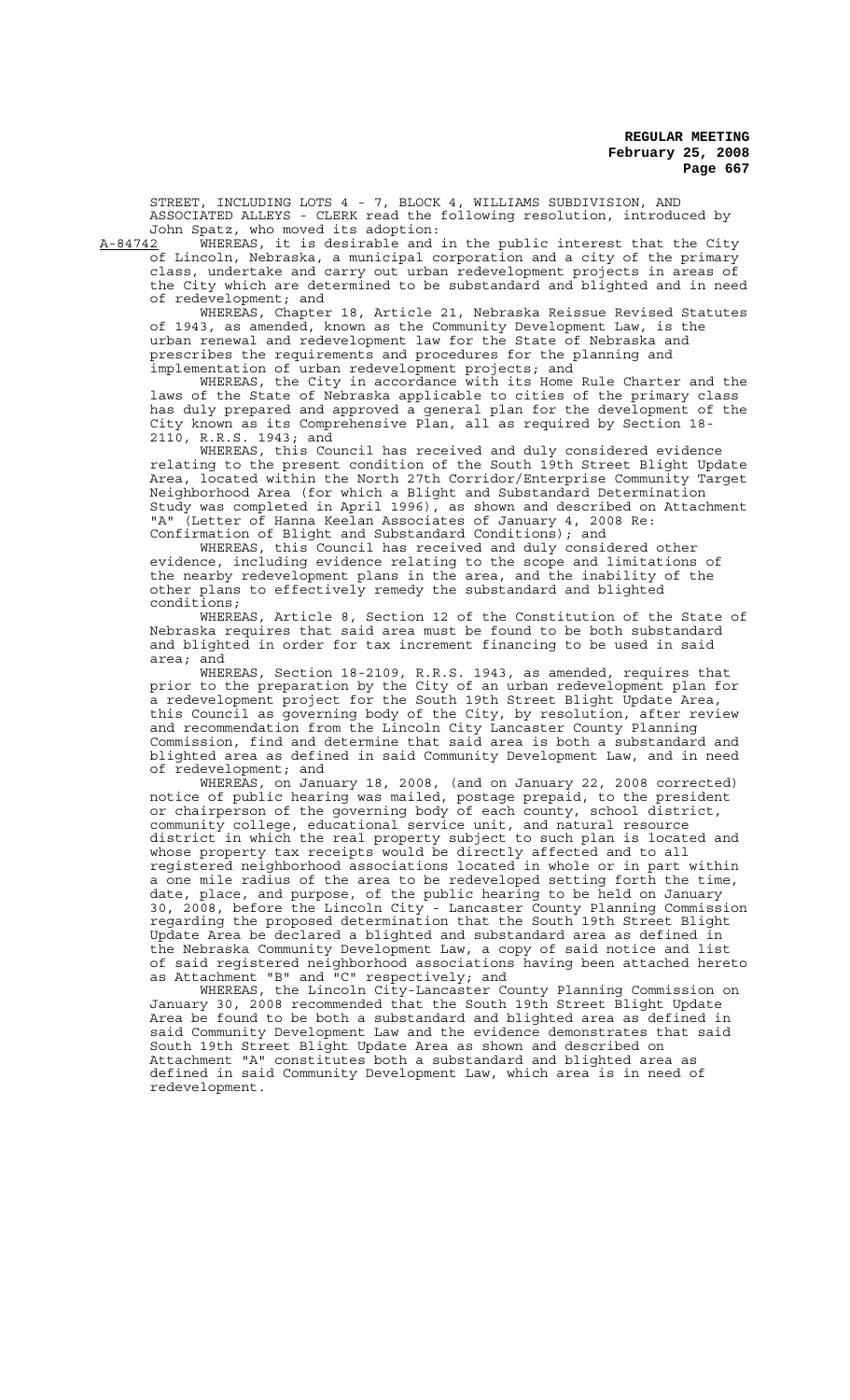> WHEREAS, on February 8, 2008 a notice of public hearing was mailed, postage prepaid, to the foregoing governing bodies and registered neighborhood associations setting forth the time, date, place, and purpose of the public hearing before the City Council to be held on February 25, 2008 regarding the proposed determination that the South 19th Street Blight Update Area be declared a blighted and substandard area as defined in the Nebraska Community Development Law, a copy of said notice having been attached hereto as Attachment "D"; and

> WHEREAS, on February 8, 2008 and February 15, 2008 a notice of public hearing was published in the Lincoln Journal Star newspaper, setting forth the time, date, place, and purpose of the public hearing to be held on February 25, 2008 regarding the proposed determination that the South 19th Street Blight Update Area be declared a blighted and substandard area as defined in the Nebraska Community Development Law, a copy of such notice having been attached hereto and marked as Attachment "E"; and

> WHEREAS, on February 25, 2008 in the City Council Chambers of the County City Building, 555 South 10th Street, Lincoln, Nebraska, the City Council held a public hearing relating to the proposed determination that the South 19th Street Blight Update Area be declared a blighted and substandard area as defined in the Nebraska Community Development Law and all interested parties were afforded at such public hearing a reasonable opportunity to express their views respecting said proposed plan; and

WHEREAS, the City Council has duly considered all statements made and materials submitted relating to said proposed determination. NOW, THEREFORE, BE IT RESOLVED by the City Council of the City of Lincoln, Nebraska:

1. That it is hereby found and determined that substandard and blighted conditions exist as set forth and discussed in Attachment "A" (Letter of Hanna Keelan Associates of January 4, 2008 Re: Confirmation of Blight and Substandard Conditions) attached hereto and incorporated herein as though fully set forth verbatim.<br>2. That it is hereby found and de

That it is hereby found and determined that the South 19th Street Blight Update Area as shown and described on Attachment "A", constitutes both a substandard and blighted area as defined by subsections (10) and (11), respectively, of Section 18-2103, R.R.S. 1943, as amended, and that said area is in need of redevelopment.

3. That it is hereby found and determined that said area is an eligible site for urban redevelopment projects under the provision of Chapter 18, Article 21, Nebraska Revised Statutes of 1943, as amended. 4. That the elimination of said substandard and blighted

conditions under the authority of the Community Development Law is found to be a public purpose and in the public interest.

5. That such substandard and blighted conditions are beyond remedy and control solely by regulatory process and the exercise of police power and cannot be dealt with effectively by the ordinary operations or private enterprise without the aid provided by the Community Development law, specifically including Tax Increment Financing.

BE IT FURTHER RESOLVED that the Department of Urban Development as the duly designated community development agency for the City of Lincoln is hereby authorized and directed to immediately proceed with the preparation of a new redevelopment plan and associated projects for the South 19th Street Blight Update Area, which plan shall be prepared in accordance with the requirements and procedures of said Chapter 18, Article 21, for ultimate review and consideration by this Council. Introduced by John Spatz

Seconded by Camp & carried by the following vote: AYES: Camp, Cook, Emery, Eschliman, Marvin, Spatz, Svoboda; NAYS: None.

APPROVING THE TRANSFER OF UNSPENT APPROPRIATIONS IN THE AMOUNT OF \$35,297 FROM ACCOUNT 10001.5621 (PERSONNEL DEPARTMENT) TO 02014.5021 (MAYOR'S DEPARTMENT HUMAN RIGHTS) FOR THE AFFIRMATIVE ACTION FUNCTION - CLERK read the following resolution, introduced by John Spatz, who moved its adoption: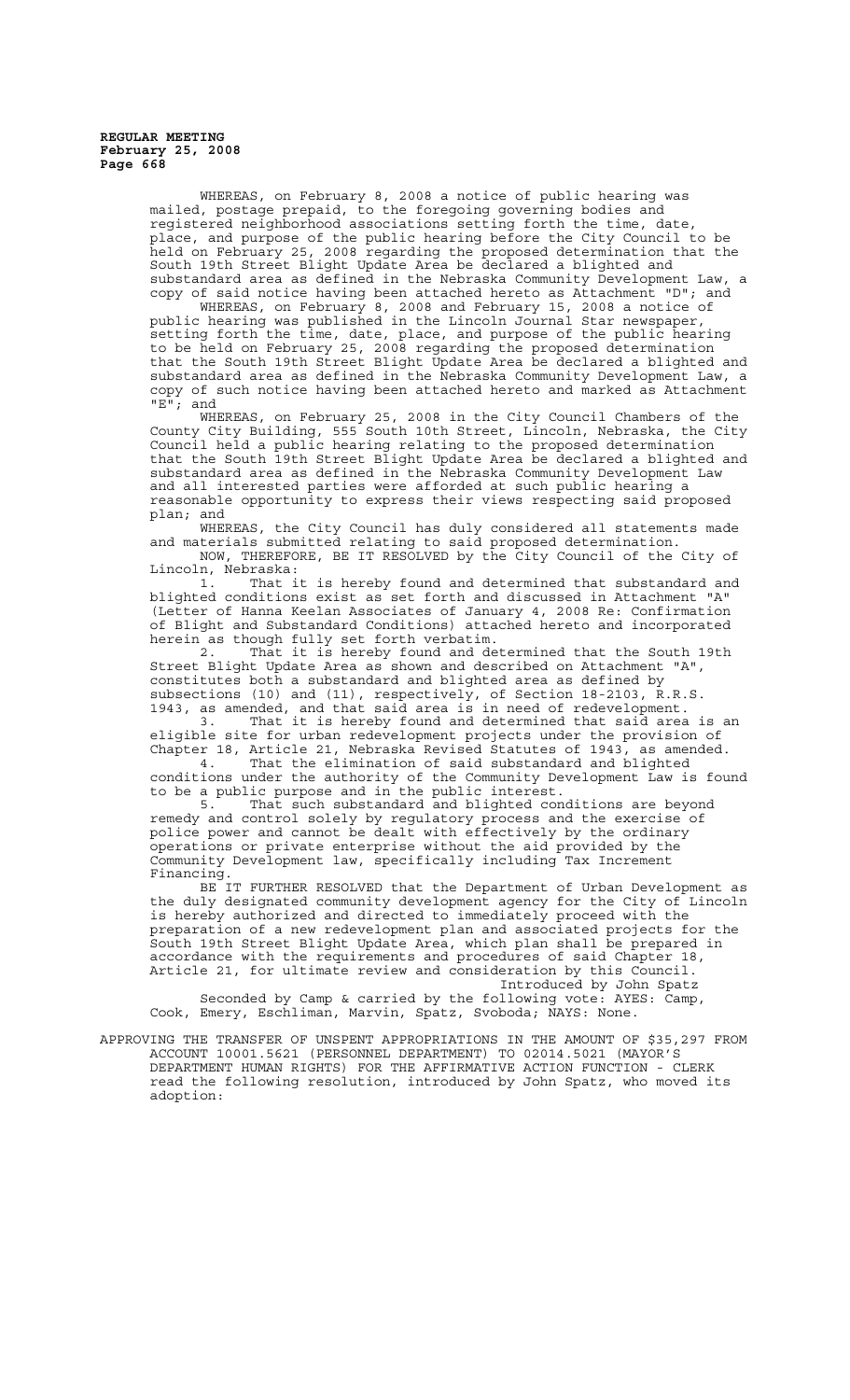A-84743 BE IT RESOLVED by the City Council of the City of Lincoln, Nebraska:

That a transfer of appropriations in the amount of \$35,297.00 from Personnel Department, Account 10001.5621 to Mayor's Department, Human Rights, Account 02014.5021, for the Affirmative Action function, is hereby approved and the Finance Director is authorized to make such transfer upon passage of this resolution.

Introduced by John Spatz Seconded by Svoboda & carried by the following vote: AYES: Camp, Cook, Emery, Eschliman, Marvin, Spatz, Svoboda; NAYS: None.

#### **PETITIONS & COMMUNICATIONS**

SETTING THE HEARING DATE OF MONDAY, MARCH 3, 2008 AT 1:30 P.M. FOR THE MANAGER APPLICATION OF JESS VETROVSKY FOR GAS N SHOP, INC. DBA GAS N SHOP LOCATED AT 345 WEST O STREET - CLERK read the following resolution,

introduced by Ken Svoboda, who moved its adoption:<br>A-84744 BE IT RESOLVED by the City Council, of the C A-84744 BE IT RESOLVED by the City Council, of the City of Lincoln, that a hearing date is hereby set for Monday, March 3, 2008, at 1:30 p.m. or as soon thereafter as possible in the City Council Chambers, County-City Building, 555 S. 10th St., Lincoln, NE, for the manager application of Jess Vetrovsky for Gas N Shop, Inc. dba Gas N Shop located at 345 West O Street.

If the Police Dept. is unable to complete the investigation by said time, a new hearing date will be set.

Introduced by Ken Svoboda Seconded by Camp & carried by the following vote: AYES: Camp, Cook, Emery, Eschliman, Marvin, Spatz, Svoboda; NAYS: None.

SETTING THE HEARING DATE OF MONDAY, MARCH 10, 2008 AT 5:30 P.M. FOR THE APPLICATION OF GRANDSTAND LLC DBA THE ELEMENT FOR A CLASS I LIQUOR LICENSE LOCATED AT 5601 S. 56TH ST., SUITE 21 - CLERK read the following resolution, introduced by Ken Svoboda, who moved its adoption:<br>A-84745 BE IT RESOLVED by the City Council, of the City of Linco

A-84745 BE IT RESOLVED by the City Council, of the City of Lincoln, that a hearing date is hereby set for Monday, March 10, 2008, at 5:30 p.m. or as soon thereafter as possible in the City Council Chambers, County-City Building, 555 S. 10th St., Lincoln, NE, for the application of Grandstand LLC dba The Element for a Class I liquor license located at 5601 S. 56th St., Suite 21.

If the Police Dept. is unable to complete the investigation by said time, a new hearing date will be set.

Introduced by Ken Svoboda Seconded by Camp & carried by the following vote: AYES: Camp, Cook, Emery, Eschliman, Marvin, Spatz, Svoboda; NAYS: None.

THE FOLLOWING HAVE BEEN REFERRED TO THE PLANNING DEPARTMENT:

Change of Zone No. 08006 - Req. by the Director of Planning, amending Section 27.45.020 of the Lincoln Municipal Code to add churches as a permitted use in the H-4 General Commercial District; and repealing Section 27.45.020 of the Lincoln Municipal Code as hitherto existing. Change of Zone No. 08007 - App. of Olsson Associates, from AGR Agricultural Residential District to R-3 Residential District, on property generally located at S. 84th Street and Pine Lake Road. Special Permit No. 08010 - App. of Keith Fizkenscher, to allow a propane dispensing station on the northwest corner of the property generally located at S. 48th Street and Highway 2. Special Permit No. 08011 - App. of Katie Halperin, for expansion of a nonconforming use, on property located at 1531 S. 19th Street and 1541 S. 19th Street. Special Permit No. 08012 - App. of Olsson Associates, for a domicillary care facility for approximately 57 residents, on property generally located at S. 84th Street and Pine Lake Road.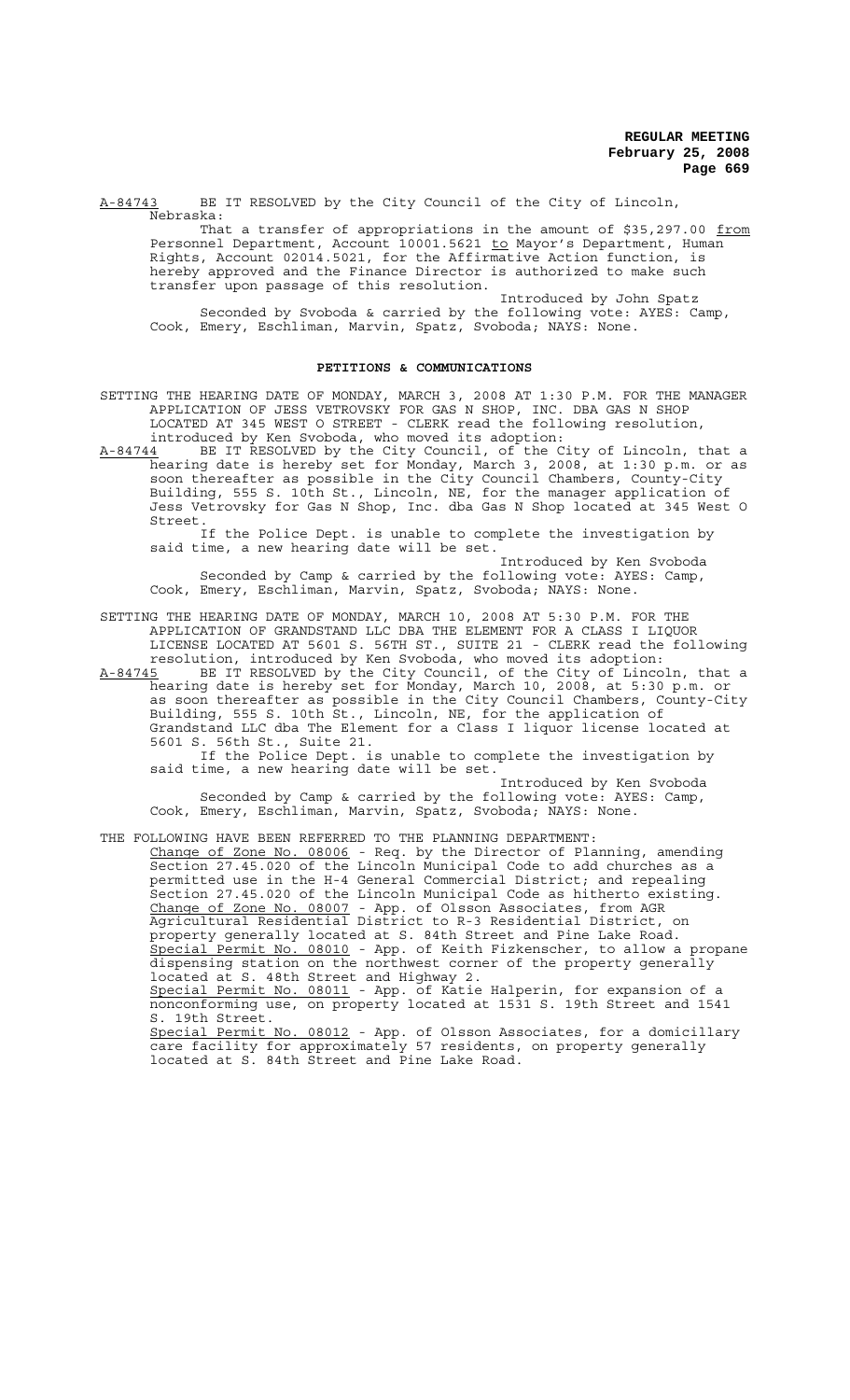Special Permit No. 08013 - App. of ESP, Inc., for an early childhood care facility for up to approximately 120 children, with requests to waive the location of the permitted sign to be shown at time of sign permits and to not require access to a collector street, on property generally located at S. 61st Street and Pine Lake Road. Special Permit No. 08014 - App. of ESP, Inc., for a private dance school for approximately 36 students, with waiver request to allow the location of the permitted sign to be shown at the time of the sign permits, on property generally located at S. 61st Street and Pine Lake Road.

#### **MISCELLANEOUS BUSINESS - NONE**

#### **REPORTS OF CITY OFFICERS**

- ASSESSMENT RESOLUTION FOR BOARD OF EQUALIZATION, GROUP I TO BE HELD MONDAY, MARCH 3, 2008 AT 10:00 A.M. - CLERK requested a motion to approve the Assessment Resolution.<br>SVOBODA So moved.
- So moved.

Seconded by Camp & carried by the following vote: AYES: Camp, Cook, Emery, Eschliman, Marvin, Spatz, Svoboda; NAYS: None.

- AFFIDAVIT OF MAILING FOR BOARD OF EQUALIZATION, GROUP I TO BE HELD MONDAY, MARCH 3, 2008 AT 10:00 A.M. - CLERK presented said report which was placed on file in the Office of the City Clerk.
- CLERK'S LETTER AND MAYOR'S APPROVAL OF RESOLUTIONS AND ORDINANCES PASSED BY THE CITY COUNCIL ON FEBRUARY 11, 2008 - CLERK presented said report which was placed on file in the Office of the City Clerk. **(27-1)**

#### **ORDINANCE - 1ST READING & RELATED RESOLUTIONS (AS REQUIRED)**

- AMENDING SECTION 12.20.050 OF THE LINCOLN MUNICIPAL CODE RELATING TO PERMITS AND REQUIREMENTS FOR PLANTING, MAINTAINING, REMOVAL, AND DESTRUCTION OF TREES ALONG PUBLIC WAYS TO INCORPORATE THE STREET TREE VOUCHER PROGRAM - CLERK read an ordinance, introduced by Ken Svoboda, amending Section 12.20.050 the Lincoln Municipal Code relating to permits and requirements for the planting, maintaining, removal, and destruction of trees along public ways to incorporate the Street Tree Voucher Program; and repealing Section 12.20.050 of the Lincoln Municipal Code as hitherto existing, the first time.
- VACATION NO. 07009 VACATING N. 1ST STREET FROM THE NORTH RIGHT-OF-WAY LINE OF Q STREET TO THE NORTH PROPERTY LINE OF LOT 57 I.T. (RELATED ITEMS: 08-13, 06R-60) (ACTION DATE: 3/10/08) - CLERK read an ordinance, introduced by Ken Svoboda, vacating North 1st Street from the north right-of-way line of Q Street to the north property line of Lot 57 I.T., and retaining title thereto in the City of Lincoln, Lancaster County, Nebraska, the first time.
- APPROVING A CONSERVATION EASEMENT AGREEMENT BETWEEN PEOPLE'S CITY MISSION HOME AND THE CITY OF LINCOLN OVER APPROXIMATELY .92 ACRES GENERALLY LOCATED AT N. 1ST AND Q STREET, TO PRESERVE FLOOD STORAGE CAPACITY OF THE EASEMENT AREA. (RELATED ITEMS: 08-13, 06R-60) (ACTION DATE: 3/10/08)
- ANNEXATION 08001 AMENDING THE LINCOLN CORPORATE LIMITS MAP BY ANNEXING APPROXIMATELY 9.22 ACRES OF PROPERTY GENERALLY LOCATED AT N. 56TH STREET AND ALVO ROAD. (RELATED ITEMS  $08-14$ ,  $08-15$ ) (ACTION DATE:  $3/10/08$ ) CLERK read an ordinance, introduced by Ken Svoboda, annexing and including the below described land as part of the City of Lincoln, Nebraska and amending the Corporate Limits Map attached to and made a part of Ordinance No. 18208, to reflect the extension of the corporate limits boundary of the City of Lincoln, Nebraska established and shown thereon, the first time.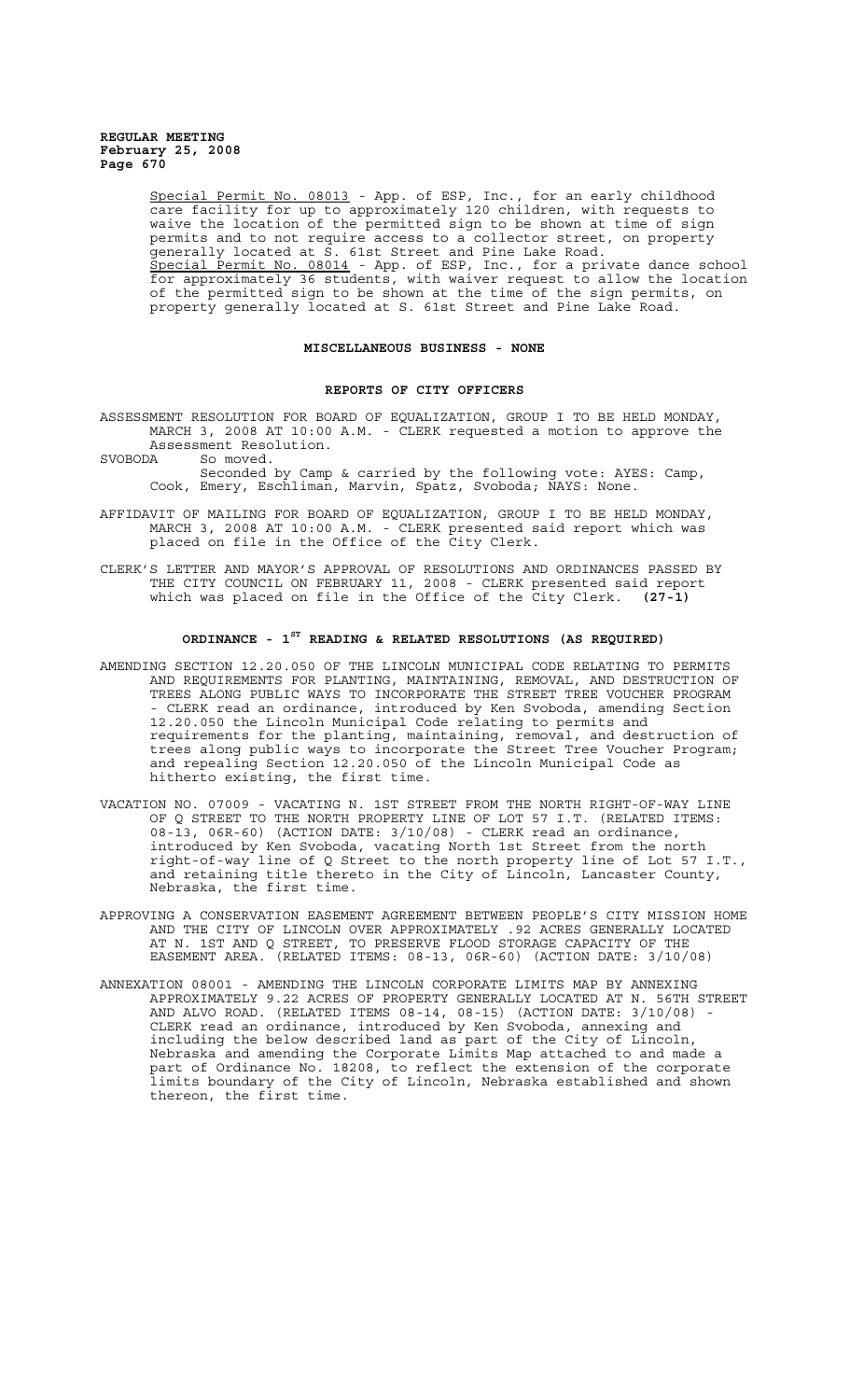- CHANGE OF ZONE 08001 APPLICATION OF HARTLAND HOMES, INC. FOR A CHANGE OF ZONE FROM AG AGRICULTURAL DISTRICT TO H-4 GENERAL COMMERCIAL DISTRICT ON PROPERTY GENERALLY LOCATED AT N. 56TH STREET AND ALVO ROAD. (RELATED ITEMS 08-14, 08-15) (ACTION DATE: 3/10/08) - CLERK read an ordinance, introduced by Ken Svoboda, amending the Lincoln Zoning District Maps attached to and made a part of Title 27 of the Lincoln Municipal Code, as provided by Section 27.05.020 of the Lincoln Municipal Code, by changing the boundaries of the districts established and shown thereon, the first time.
- CHANGE OF ZONE 08005 AMENDING SECTION 27.63.280 OF THE LINCOLN MUNICIPAL CODE RELATING TO ZONING CODE SPECIAL PERMITS TO ALLOW A SPECIAL PERMIT TO BE GRANTED FOR THE EXPANSION OR ENLARGEMENT OF A PREMISES DEVOTED TO OR OCCUPIED BY BUILDINGS OR STRUCTURES, THE USE OF WHICH CONSTITUTES A NONCONFORMING OR NONSTANDARD USE - CLERK read an ordinance, introduced by Ken Svoboda, amending Section 27.63.280 of the Lincoln Municipal code relating to Zoning Code Special Permits to allow a special permit to be granted for the expansion or enlargement of a premises devoted to or occupied by buildings or structures, the use of which constitutes a nonconforming or nonstandard use, and repealing Section 27.63.280 of the Lincoln Municipal Code as hitherto existing, the first time.
- CHANGE OF ZONE 08002 APPLICATION OF OLDERBAK ENTERPRISES NORTH, LLC AND FOSTER INVESTMENT, LLC FOR A CHANGE OF ZONE FROM R-2 RESIDENTIAL DISTRICT TO B-1 LOCAL BUSINESS DISTRICT ON PROPERTY GENERALLY LOCATED AT THE NORTHWEST CORNER OF S.W. 6TH STREET AND WEST A STREET - CLERK read an ordinance, introduced by Ken Svoboda, amending the Lincoln Zoning District Maps attached to and made a part of Title 27 of the Lincoln Municipal Code, as provided by Section 27.05.020 of the Lincoln Municipal Code, by changing the boundaries of the districts established and shown thereon, the first time.
- CHANGE OF ZONE 08003 APPLICATION OF OLDERBAK ENTERPRISES NORTH, LLC FOR A CHANGE OF ZONE FROM O-2 SUBURBAN OFFICE DISTRICT TO B-3 COMMERCIAL DISTRICT ON PROPERTY GENERALLY LOCATED NORTHWEST OF THE INTERSECTION OF S. 48TH AND MEREDETH STREET. (RELATED ITEMS: 08-17, 08R-65)(ACTION DATE: 3/10/08) - CLERK read an ordinance, introduced by Ken Svoboda, amending the Lincoln Zoning District Maps attached to and made a part of Title 27 of the Lincoln Municipal Code, as provided by Section 27.05.020 of the Lincoln Municipal Code, by changing the boundaries of the districts established as shown thereon, the first time.
- SPECIAL PERMIT 08007 APPEAL OF KEITH SACKSCHEWSKY TO THE PLANNING COMMISSION'S CONDITIONAL APPROVAL OF THE APPLICATION OF OLDERBAK ENTERPRISES NORTH LLC TO EXPAND A NONCONFORMING USE TO INCREASE THE AREA WHERE THE SALE OF ALCOHOLIC BEVERAGES FOR CONSUMPTION OFF THE PREMISES IS ALLOWED, ON PROPERTY GENERALLY LOCATED NORTHWEST OF THE INTERSECTION OF S. 48TH STREET AND MEREDETH STREET. (RELATED ITEMS: 08-17, 08R-65) (ACTION DATE: 3/10/08)
- CHANGE OF ZONE 08004 APPLICATION OF OLDERBAK ENTERPRISES NORTH, LLC FOR A CHANGE OF ZONE FROM R-T RESIDENTIAL TRANSITION DISTRICT TO B-1 LOCAL BUSINESS DISTRICT ON PROPERTY GENERALLY LOCATED AT N. 48TH STREET AND HARTLEY STREET - CLERK read an ordinance, introduced by Ken Svoboda, amending the Lincoln Zoning District Maps attached to and made a part of Title 27 of the Lincoln Municipal Code, by changing the boundaries of the districts established and shown thereon, the first time.
- ADOPTING THE SUPPLEMENTS TO THE LINCOLN MUNICIPAL CODE DATED JUNE, 2007 AND DECEMBER, 2007 AS PART OF THE OFFICIAL LINCOLN MUNICIPAL CODE - CLERK read an ordinance, introduced by Ken Svoboda, adopting the supplements to the Lincoln Municipal Code dated June 2007 and December 2007 as part of the official Lincoln Municipal Code, the first time.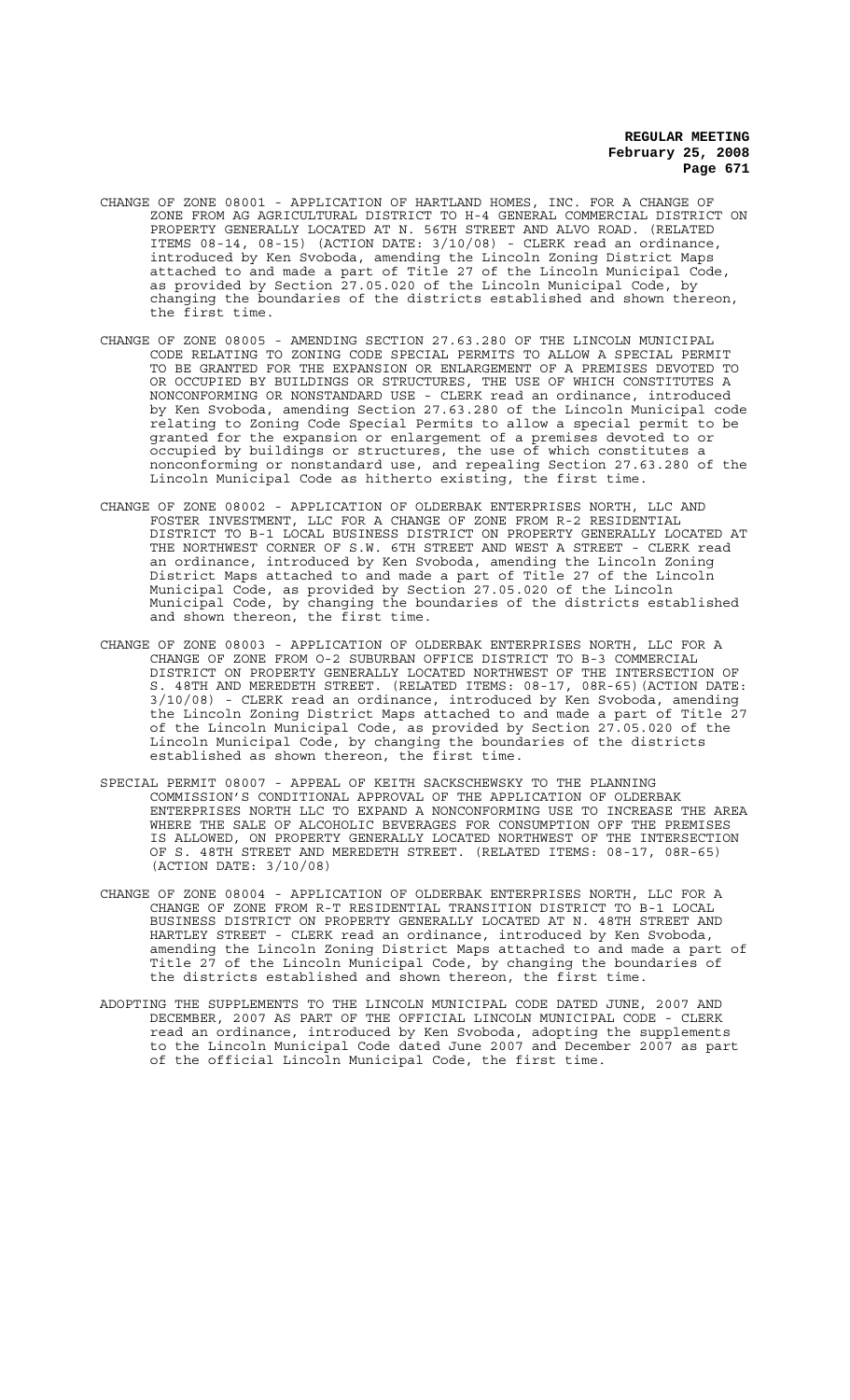# **ORDINANCES - 3RD READING & RELATED RESOLUTIONS (as required)**

APPROVING A TRANSFER OF APPROPRIATIONS AND CASH (WHERE APPROPRIATE) BETWEEN PROJECTS WITHIN SEVERAL FUNDS WITHIN THE PUBLIC WORKS & UTILITIES DEPARTMENT AND TO DESIGNATE STREET PROJECTS FOR HIGHWAY ALLOCATION FUNDS FOR FISCAL YEAR 2006 - 2007. (1/8/07 - Project #902269, placed on pending, no date certain; all other projects approved) (Request to remove from Pending) (1/28/08 - Removed from Pending to have 2nd Reading & Public Hearing on 2/11/08) - CLERK read an ordinance, introduced by Ken Svoboda, approving the transfer of unspent and unencumbered appropriations and cash (if any) between certain capital improvement projects and designation of funding sources for street projects due to the recent issuance of Highway Allocation Bonds and within the Water Construction Fund within the Public Works & Utilities Department, the third time.

SVOBODA Moved to pass the ordinance as read.

Seconded by Camp & carried by the following vote: AYES: Camp, Cook, Emery, Eschliman, Marvin, Spatz, Svoboda; NAYS: None. The ordinance, being numbered **#19046**, is recorded in Ordinance Book #26, Page

#### **RECONSIDERATION**

COMP. PLAN AMENDMENT 07002 - AMENDING THE 2030 LINCOLN CITY/LANCASTER COUNTY COMPREHENSIVE PLAN TO ADD THE DEADMANS RUN WATERSHED MASTER PLAN TO THE LIST OF SUB-AREA PLANS IN THE PLAN IMPLEMENTATION SECTION AND TO THE LIST OF APPROVED WATERSHED STUDIES IN THE UTILITIES SECTION OF THE COMPREHENSIVE PLAN.  $(2/11/08$  - Action Delayed for 60 days to  $4/14/08$ ) -PRIOR to reading:

SPATZ Moved to reconsider Bill No. 08R-36.

Seconded by Emery & carried by the following vote: AYES: Cook, Emery, Eschliman, Marvin, Spatz, Svoboda; NAYS: Camp.

SPATZ Moved MTA #2 to amend Bill No. 08R-36 in the following manner: 1. On page 1, after line 10, strike the paragraph which was adopted by Motion to Amend No. 1 and insert in lieu thereof the following new paragraph:

BE IT FURTHER RESOLVED that prior to the final design and construction of Projects 1 through 6, the preliminary engineering reports for Projects 5 and 6 will be brought before the City Council for public hearing and approval.

Seconded by Cook & carried by the following vote: AYES: Cook, Emery, Eschliman, Marvin, Spatz, Svoboda; NAYS: Camp.

COOK Moved to reconsider MTA #1, adopted 2/11/08, to withdraw. Seconded by Emery & carried by the following vote: AYES: Camp, Cook, Emery, Eschliman, Marvin, Spatz, Svoboda; NAYS: None.

COOK Moved MTA #1 to amend Bill No. 08R-36.

Seconded by Spatz & **LOST** by the following vote: AYES: None; NAYS: Camp, Cook, Emery, Eschliman, Marvin, Spatz, Svoboda.

CLERK Read the following amended resolution, introduced by Robin Eschliman, who moved its adoption:

A-84746 MHEREAS, the Planning Director has made application to amend the 2030 Lincoln/Lancaster County Comprehensive Plan to incorporate the Deadmans Run Watershed Master Plan as a subarea plan; and

WHEREAS, the Lincoln City-Lancaster County Planning Commission has recommended amendments to the Deadmans Run Watershed Master Plan; and WHEREAS, the Lincoln City-Lancaster County Planning Commission has recommended approval of said proposed amendment as amended.

NOW, THEREFORE, BE IT RESOLVED by the City Council of the City of Lincoln, Nebraska, that the Deadmans Run Watershed Master Plan, on file in the office of the Planning Director and incorporated herein by this reference is adopted as an approved subarea plan.

BE IT FURTHER RESOLVED that prior to the final design and construction of Projects 5 and 6 for stormwater detention, the preliminary engineering reports for each project will be brought before the City Council for public hearing and approval.